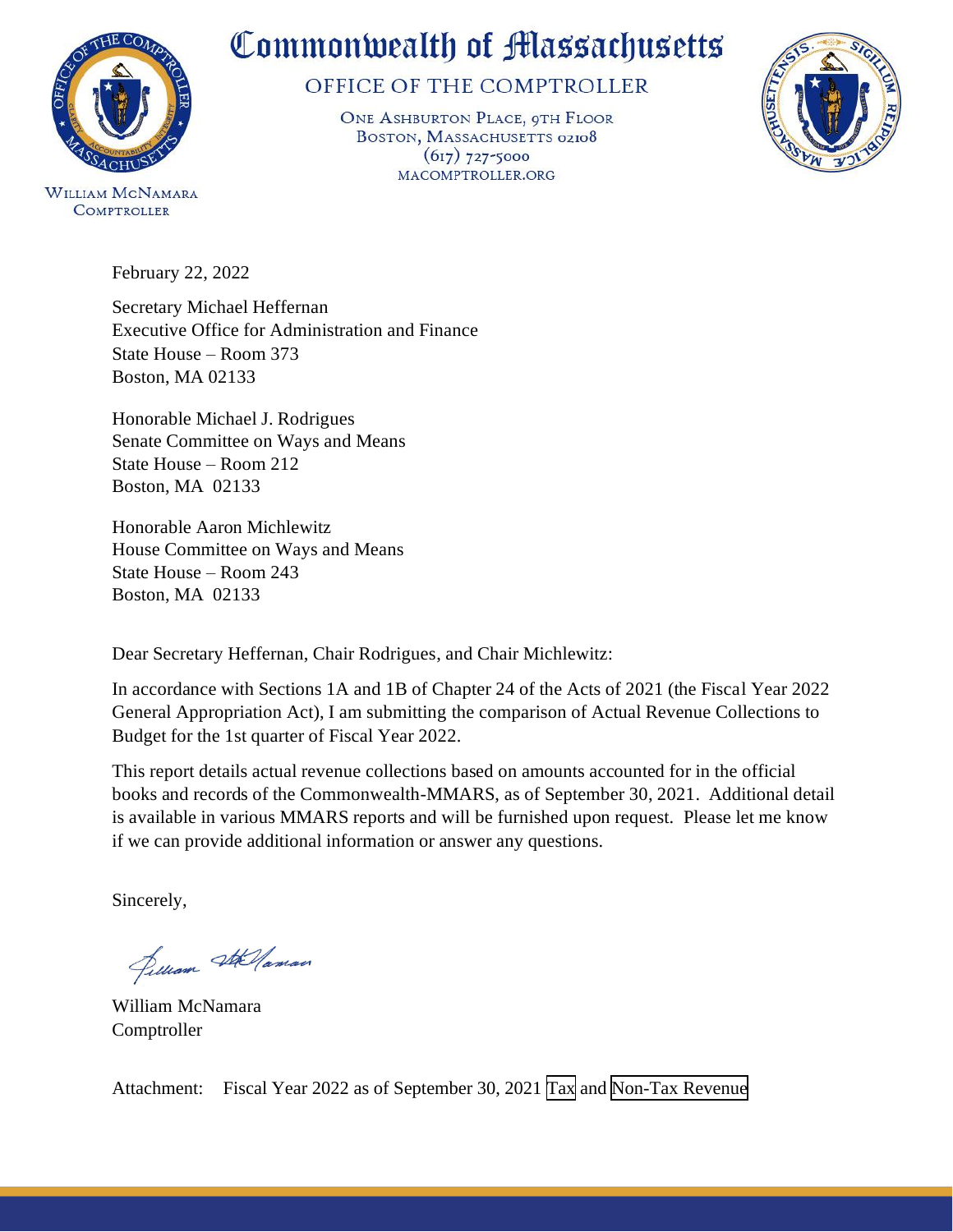Fiscal Year 2022 Q1 Tax and Non-Tax Revenue February 22, 2022 Page 2

Cc: Katherine O'Reilly, Budget Director, House Ways and Means Committee Christopher Marino, Budget Director, Senate Ways and Means Committee Catharine Hornby, Undersecretary, Executive Office for Administration and Finance Bran Shim, Assistant Secretary for Budget, Executive Office for Administration and Finance Jeffrey Shapiro, Esq., First Deputy Comptroller, Office of the Comptroller Pauline Lieu, Chief Financial Reporting Officer, Office of the Comptroller Amy Nable, General Counsel, Office of the Comptroller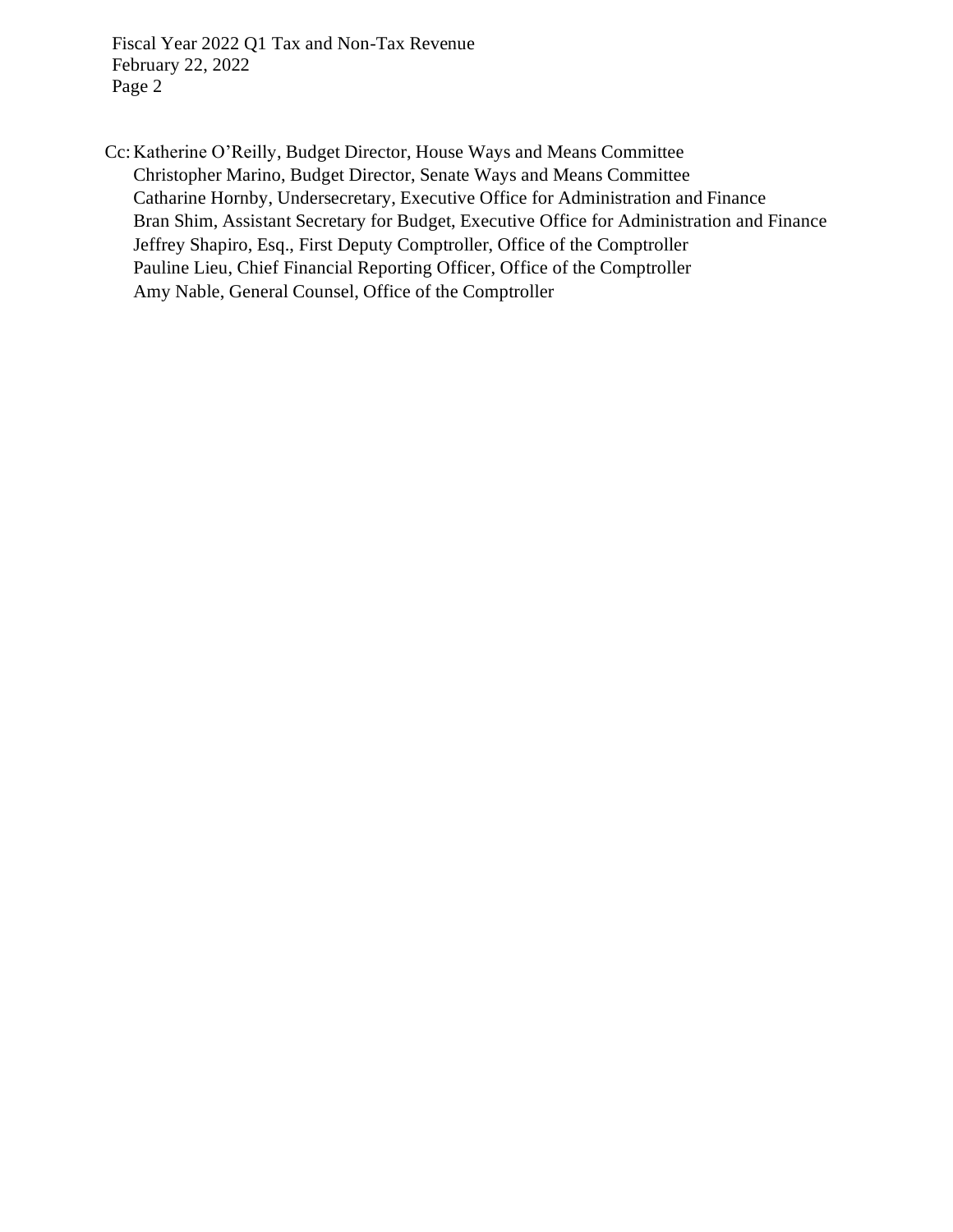Fiscal Year 2022 - Period 3

Revenue by Source (in thousands)

<span id="page-2-0"></span>

| <b>Revenue Source</b>                                   | Revenue<br><b>Estimates Per</b><br>Chapter 24 of the<br>Acts of 2021 | <b>Actual Revenues</b><br>As of<br>September 30, 2021 | % of Actuals<br>to Estimates |
|---------------------------------------------------------|----------------------------------------------------------------------|-------------------------------------------------------|------------------------------|
|                                                         | \$<br>94,600.0                                                       | \$<br>26,393.1                                        | 27.9%                        |
|                                                         | 304,800.0                                                            | 86,584.7                                              | 28.4%                        |
|                                                         | 3,546,800.0                                                          | 1,115,157.1                                           | 31.4%                        |
|                                                         | 334,100.0                                                            | 99,997.4                                              | 29.9%                        |
|                                                         | 704,300.0                                                            | 213,028.7                                             | 30.2%                        |
|                                                         | 36,300.0                                                             | 9,714.5                                               | 26.8%                        |
|                                                         | 19,959,300.0                                                         | 4,638,535.4                                           | 23.2%                        |
|                                                         | 626,600.0                                                            | 112,751.5                                             | 18.0%                        |
|                                                         | 792,900.0                                                            | 186,565.8                                             | 23.5%                        |
|                                                         | 124,700.0                                                            | 34,094.0                                              | 27.3%                        |
|                                                         |                                                                      | 1,564.3                                               | 100.0%                       |
|                                                         | 149,700.0                                                            | 83,446.2                                              | 55.7%                        |
|                                                         | 5,762,100.0                                                          | 1,523,632.8                                           | 26.4%                        |
|                                                         | 1,049,300.0                                                          | 351,901.2                                             | 33.5%                        |
|                                                         | 962,200.0                                                            | 270,675.6                                             | 28.1%                        |
|                                                         | 24,500.0                                                             | 3,573.5                                               | 14.6%                        |
|                                                         | 68,400.0                                                             | 2,244.0                                               | 3.3%                         |
| Gross General Appropriation Act Revenue Forecast        | 34,540,600.0                                                         | 8,759,859.8                                           | 25.4%                        |
| Transfers off budget:                                   |                                                                      |                                                       |                              |
|                                                         | (1,075,900.0)                                                        | (287, 094.2)                                          | 26.7%                        |
|                                                         | (1,235,900.0)                                                        | (327, 094.2)                                          | 26.5%                        |
|                                                         | (3,415,200.0)                                                        | (816, 146.2)                                          | 23.9%                        |
| Excess Capital Gains to Stabilization Fund Transfer     | (1, 137, 000.0)                                                      |                                                       | 0.0%                         |
| Excess Capital Gains to SRB Trust Fund Transfer         | (63,200.0)                                                           |                                                       | $0.0\%$                      |
| Excess Capital Gains to Pension Liability Fund Transfer | (63,200.0)                                                           |                                                       | $0.0\%$                      |
|                                                         | (24,500.0)                                                           | (3,573.5)                                             | 14.6%                        |
|                                                         | (7,014,900.0)                                                        | (1,433,908.2)                                         | 20.4%                        |
|                                                         | 27,525,700.0                                                         | 7,325,951.6                                           | 26.6%                        |
|                                                         | 14,027,600.0                                                         | 2,707,995.3                                           | 19.3%                        |
|                                                         | 5,211,800.0                                                          | 968,139.5                                             | 18.6%                        |
|                                                         | 3,296,500.0                                                          | 160,858.2                                             | 4.9%                         |
|                                                         | 22,535,900.0                                                         | 3,836,993.1                                           | 17.0%                        |
|                                                         | 50,061,600.0                                                         | 11,162,944.7<br>\$                                    | 22.3%                        |

Note 1: Total taxes reported in this document does not include the following:

| Taxes credited to Community Preservation Fund<br>Taxes credited to Commonwealth Care Trust Fund | 15.798.3<br>25.186.8<br>137,809.7 |  |
|-------------------------------------------------------------------------------------------------|-----------------------------------|--|
|                                                                                                 | 206,316.0                         |  |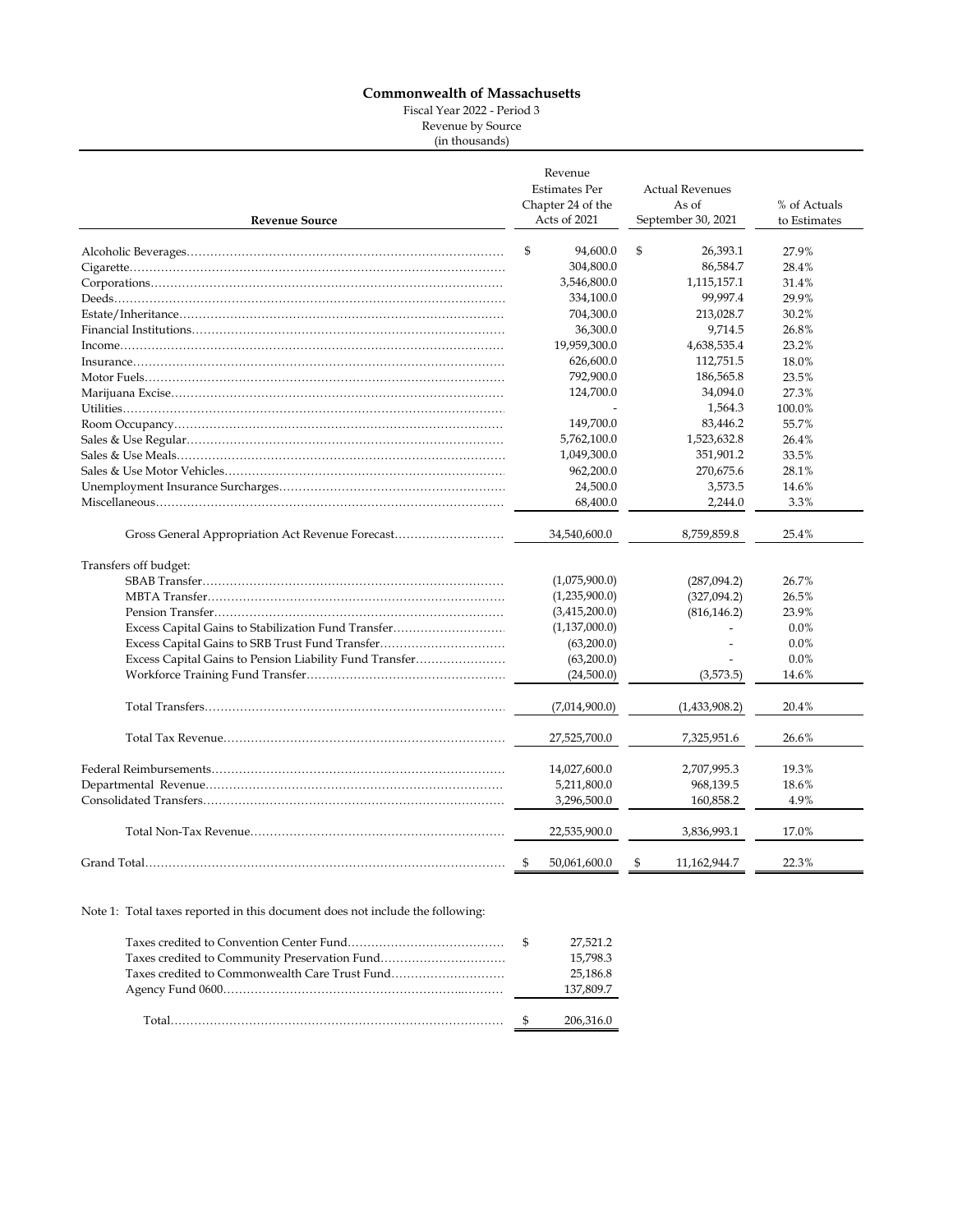Fiscal Year 2022 Period 3 - Non Tax Revenue

Executive Office Summary

(in thousands)

<span id="page-3-0"></span>

| Source                                                  | Revenue<br><b>Estimates Per</b><br>Chapter 24 of the<br>Acts of 2021 | <b>Actual Revenues</b><br>As of<br>September 30, 2021 | % of Actuals<br>to Estimates |
|---------------------------------------------------------|----------------------------------------------------------------------|-------------------------------------------------------|------------------------------|
| Legislature (The General Court of Massachusetts)        | \$                                                                   | \$                                                    | $-$ %                        |
|                                                         | 84,691.3                                                             | 10,709.9                                              | 12.6%                        |
|                                                         | 1,195.0                                                              | 255.3                                                 | 21.4%                        |
|                                                         | 260,633.4                                                            | 44,646.6                                              | 17.1%                        |
|                                                         | 1,947,549.4                                                          | 7,893.7                                               | 0.4%                         |
|                                                         |                                                                      |                                                       | $-$ %                        |
|                                                         | 62,328.8                                                             | 4,162.9                                               | 6.7%                         |
|                                                         | 41.0                                                                 | 15.0                                                  | 36.6%                        |
|                                                         | 1.5                                                                  | 0.3                                                   | 19.0%                        |
|                                                         | 104.5                                                                | 0.5                                                   | 0.5%                         |
|                                                         | 35,261.9                                                             | 3,779.2                                               | 10.7%                        |
|                                                         |                                                                      |                                                       | $-$ %                        |
|                                                         | 141,022.1                                                            | 28,813.0                                              | 20.4%                        |
|                                                         |                                                                      |                                                       | $-$ %                        |
| Office of the Governor and Lieutenant Governor          | 7.4                                                                  |                                                       | 0.0%                         |
|                                                         | 1,226,093.8                                                          | 124,560.9                                             | 10.2%                        |
| Executive Office for Administration and Finance         | 1,618,312.7                                                          | 148,686.2                                             | 9.2%                         |
| Executive Office of Energy and Environmental Affairs    | 138,417.0                                                            | 20,770.0                                              | 15.0%                        |
| Executive Office of Health and Human Services           | 15,446,150.0                                                         | 3,262,731.7                                           | 21.1%                        |
| Executive Office of Technology Services and security    | 2,733.9                                                              | 101.4                                                 | 3.7%                         |
| Massachusetts Department of Transportation              | 666,999.8                                                            | 128,052.1                                             | 19.2%                        |
| Massachusetts Commission Against Discrimination         | 4,030.5                                                              | 1,937.6                                               | 48.1%                        |
|                                                         | 17,499.4                                                             | 7,807.9                                               | 44.6%                        |
|                                                         | 2.0                                                                  | 1.0                                                   | 47.7%                        |
|                                                         | 368,313.8                                                            | 4,527.2                                               | 1.2%                         |
|                                                         | 34,643.3                                                             | 20.3                                                  | 0.1%                         |
| Executive Office of Public Safety and Homeland Security | 244,688.1                                                            | 20,097.7                                              | 8.2%                         |
| Executive Office of Housing and Economic Development    | 214,173.6                                                            | 16,772.5                                              | 7.8%                         |
| Executive Office of Labor and Workforce Development     | 20,993.6                                                             | 650.1                                                 | 3.1%                         |
|                                                         |                                                                      |                                                       | $-$ %                        |
|                                                         | 22,535,887.6<br>\$                                                   | \$<br>3,836,993.1                                     | 17.0%                        |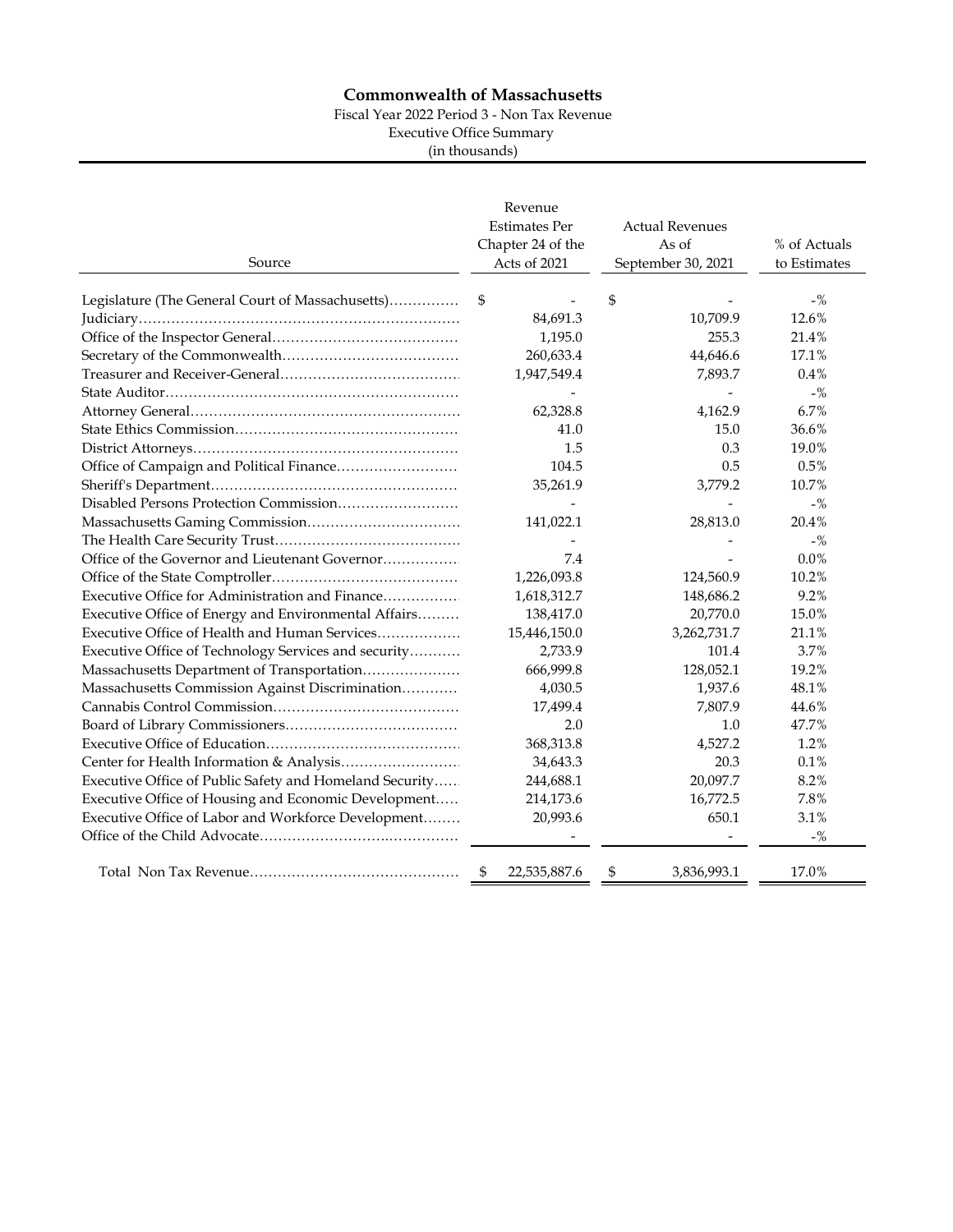Fiscal Year 2022 Period 3 - Non Tax Revenue

Departmental Summary

(in thousands)

| Cabinet | Departments                                                                                                                          | Revenue<br><b>Estimates Per</b><br>Chapter 24 of the<br>Acts of 2021 | <b>Actual Revenues</b><br>As of<br>September 30, 2021              | % of Actuals<br>to Estimates                                                               |
|---------|--------------------------------------------------------------------------------------------------------------------------------------|----------------------------------------------------------------------|--------------------------------------------------------------------|--------------------------------------------------------------------------------------------|
| 01      |                                                                                                                                      |                                                                      | \$                                                                 | $-$ %                                                                                      |
| 02      | Judiciary:<br><b>CIC</b>                                                                                                             | 310.1                                                                | 53.3                                                               | 17.2%<br>$-$ %                                                                             |
|         | <b>CPC</b><br><b>SJC</b><br><b>TRC</b>                                                                                               | 5,018.0<br>3,513.0<br>75,850.2                                       | 535.4<br>151.9<br>9,969.3                                          | 10.7%<br>4.3%<br>13.1%                                                                     |
|         |                                                                                                                                      | 84,691.3                                                             | 10,709.9                                                           | 12.6%                                                                                      |
| 03      |                                                                                                                                      | 1,195.0                                                              | 255.3                                                              | 21.4%                                                                                      |
| 05      |                                                                                                                                      | 260,633.4                                                            | 44,646.6                                                           | 17.1%                                                                                      |
| 06      | Treasurer and Receiver-General:<br>Mass Cultural Council<br>ART<br>LOT<br><b>TRE</b><br>Office of the Treasurer and Receiver-General | 16.0<br>1,237,715.5<br>709,817.9                                     | 72.2<br>18.3<br>7,803.3                                            | 451.3%<br>$0.0\%$<br>1.1%                                                                  |
|         |                                                                                                                                      | 1,947,549.4                                                          | 7,893.8                                                            | 0.4%                                                                                       |
| 07      |                                                                                                                                      |                                                                      |                                                                    | $-$ %                                                                                      |
| 08      |                                                                                                                                      | 62,328.8                                                             | 4,162.9                                                            | 6.7%                                                                                       |
| 09      |                                                                                                                                      | 41.0                                                                 | 15.0                                                               | 36.6%                                                                                      |
| 10      | District Attorneys:<br>BER<br><b>BRI</b><br><b>CPI</b><br>DAA<br>EAS<br>MID.<br>NFK<br><b>NOR</b><br>PLY                             | 1.5                                                                  | 0.1<br>$\overline{\phantom{a}}$<br>$\overline{\phantom{a}}$<br>0.2 | $-$ %<br>$-$ %<br>$-$ %<br>$-$ %<br>$-$ %<br>$0.0\%$<br>100.0%<br>$-$ %<br>$-$ %<br>100.0% |
|         |                                                                                                                                      | 1.5                                                                  | 0.3                                                                | 20.0%                                                                                      |
| 11      |                                                                                                                                      | 104.5                                                                | $0.5\,$                                                            | 0.5%                                                                                       |
| 12      | Sheriff's Departments:<br><b>BSD</b><br><b>HSD</b><br><b>NSD</b><br><b>SDA</b><br><b>SDB</b><br><b>SDC</b><br><b>SDD</b>             | 2,100.0<br>307.5<br>1,929.0<br>1,050.6<br>270.5                      | 60.9<br>50.4<br>559.8<br>891.7                                     | 2.9%<br>16.4%<br>$-$ %<br>$-$ %<br>29.0%<br>84.9%<br>$0.0\%$                               |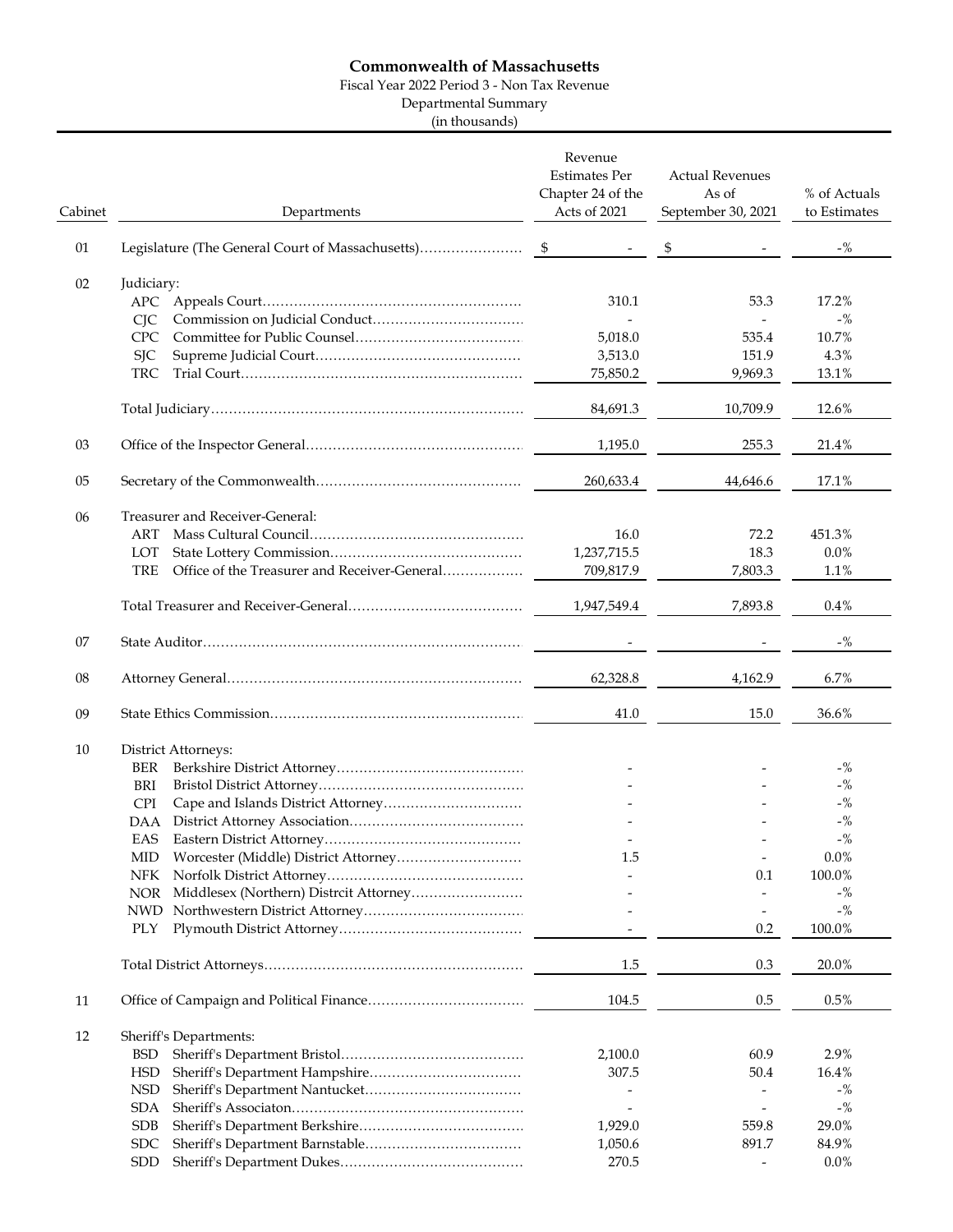|         |                                                                    | Revenue<br><b>Estimates Per</b><br>Chapter 24 of the | <b>Actual Revenues</b><br>As of | % of Actuals |
|---------|--------------------------------------------------------------------|------------------------------------------------------|---------------------------------|--------------|
| Cabinet | Departments                                                        | Acts of 2021                                         | September 30, 2021              | to Estimates |
|         | <b>SDE</b>                                                         | 2,011.0                                              | 13.4                            | 0.7%         |
|         | <b>SDF</b>                                                         | 2,073.3                                              | 23.2                            | 1.1%         |
|         | <b>SDH</b>                                                         | 4,190.0                                              | 205.7                           | 4.9%         |
|         | <b>SDM</b>                                                         | 251.3                                                | 5.2                             | 2.1%         |
|         | <b>SDN</b>                                                         | 2,560.2                                              | 434.3                           | 17.0%        |
|         |                                                                    |                                                      |                                 |              |
|         | <b>SDP</b>                                                         | 16,300.0                                             | 1,526.3                         | 9.4%         |
|         | <b>SDS</b>                                                         | 2,174.0                                              |                                 | $0.0\%$      |
|         | <b>SDW</b>                                                         | 44.5                                                 | 8.3                             | 18.7%        |
|         |                                                                    | 35,261.9                                             | 3,779.2                         | 10.7%        |
| 13      |                                                                    |                                                      |                                 | $-$ %        |
| 16      |                                                                    | 141,022.1                                            | 28,813.0                        | 20.4%        |
| 17      |                                                                    | 7.4                                                  |                                 | $0.0\%$      |
| 18      |                                                                    | 1,226,093.8                                          | 124,560.9                       | 10.2%        |
| 19      | Executive Office for Administration and Finance:                   |                                                      |                                 |              |
|         |                                                                    | 392.3                                                |                                 | $0.0\%$      |
|         | ALA                                                                |                                                      |                                 |              |
|         | Executive Office for Administration and Finance<br>ANF             | 129,822.5                                            |                                 | $0.0\%$      |
|         | ATB                                                                | 1,754.8                                              | 1,228.0                         | 70.0%        |
|         | BSB                                                                | $\overline{\phantom{a}}$                             |                                 | $-$ %        |
|         | <b>CSC</b>                                                         | 12.0                                                 | 3.0                             | 25.0%        |
|         | DCP<br>Division of Capital Asset Management and Maintenance        | 15,870.2                                             | 7,481.2                         | 47.1%        |
|         | <b>DOR</b>                                                         | 220,190.5                                            | 61,068.7                        | 27.7%        |
|         | <b>GIC</b>                                                         | 1,216,728.4                                          | 65,946.1                        | 5.4%         |
|         | ${\rm HPC}$                                                        | 11,800.0                                             | 26.0                            | 0.2%         |
|         | <b>HRD</b>                                                         | 2,511.3                                              | 5,511.5                         | 219.5%       |
|         | LIB                                                                | $\overline{\phantom{a}}$                             |                                 | $-$ %        |
|         | <b>OSD</b>                                                         | 19,230.8                                             | 7,421.6                         | 38.6%        |
|         | PER<br>Public Employee Retirement Administration                   |                                                      |                                 | $-$ %        |
|         |                                                                    |                                                      |                                 |              |
|         | TRB<br>Massachusetts Teachers' Retirement System                   |                                                      |                                 | $-$ %        |
|         | Total Executive Office For Administration and Finance              | 1,618,312.7                                          | 148,686.1                       | 9.2%         |
| 20      | Executive Office of Energy and Environmental Affairs:              |                                                      |                                 |              |
|         | Department of Agricultural Resources<br>AGR                        | 6,937.5                                              | 393.6                           | 5.7%         |
|         | Department of Conservation & Recreation<br><b>DCR</b>              | 31,355.0                                             | 6,291.9                         | 20.1%        |
|         | DPU                                                                | 34,100.9                                             | 1,593.7                         | 4.7%         |
|         | ENE                                                                | 5,900.8                                              |                                 | $0.0\%$      |
|         | Executive Office of Energy and Environmental Affairs<br><b>ENV</b> | 4,955.5                                              | 1,233.0                         | 24.9%        |
|         | Department of Environmental Protection<br>EQE                      | 34,635.0                                             | 5,501.2                         | 15.9%        |
|         | <b>FWE</b>                                                         | 20,532.3                                             | 5,756.6                         | 28.0%        |
|         | Total Executive Office of Environmental Affairs                    | 138,417.0                                            | 20,770.0                        | 15.0%        |
|         |                                                                    |                                                      |                                 |              |
| 45      | Executive Office for Health and Human Services:                    |                                                      |                                 |              |
|         | <b>CHE</b>                                                         | 9,054.5                                              | 2,137.8                         | 23.6%        |
|         |                                                                    | 173,088.8                                            | 25,563.2                        | 14.8%        |
|         | DMR                                                                | 894,881.7                                            | 136,505.3                       | 15.3%        |
|         | <b>DPH</b>                                                         | 259,211.1                                            | 37,640.1                        | 14.5%        |
|         | <b>DSS</b>                                                         | 307,888.1                                            | 51,754.0                        | 16.8%        |
|         | <b>DYS</b>                                                         | 8,457.1                                              | 267.8                           | 3.2%         |
|         | Secretary of Health and Human Services<br><b>EHS</b>               | 13,157,847.0                                         | 2,960,849.1                     | 22.5%        |
|         | <b>ELD</b>                                                         | 132,886.9                                            | 11,287.1                        | 8.5%         |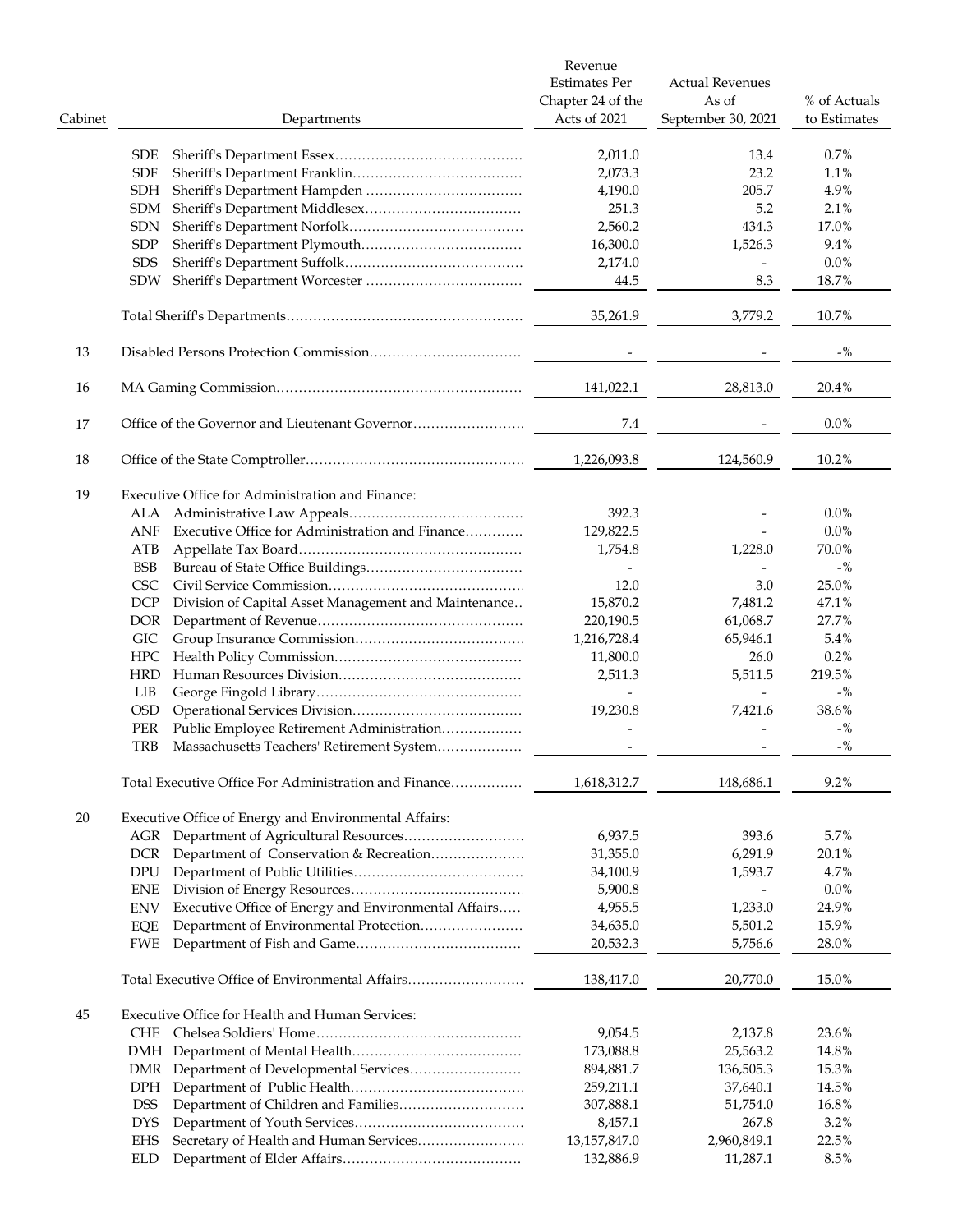|         |                                                         | Revenue<br><b>Estimates Per</b> | <b>Actual Revenues</b>   |              |
|---------|---------------------------------------------------------|---------------------------------|--------------------------|--------------|
|         |                                                         | Chapter 24 of the               | As of                    | % of Actuals |
| Cabinet | Departments                                             | Acts of 2021                    | September 30, 2021       | to Estimates |
|         | HLY                                                     | 12,615.1                        | 1,585.7                  | 12.6%        |
|         | MCB                                                     | 4,286.7                         | 218.7                    | 5.1%         |
|         | Massachusetts Commission for the Deaf<br><b>MCD</b>     | 170.2                           | 6.3                      | 3.7%         |
|         |                                                         | 7,426.8                         | 208.4                    | 2.8%         |
|         |                                                         | 831.4                           | 237.4                    |              |
|         | <b>VET</b>                                              |                                 |                          | 28.6%        |
|         |                                                         | 477,504.5                       | 34,470.8                 | 7.2%         |
|         | Total Executive Office Health and Human Services        | 15,446,150.0                    | 3,262,731.7              | 21.1%        |
| 50      | Executive Office of Technology Services & Security      | 2,733.9                         | 101.4                    | 3.7%         |
| 65      |                                                         | 666,999.8                       | 128,052.1                | 19.2%        |
| 68      | Massachusetts Commission Against Discrimination         | 4,030.5                         | 1,937.6                  | 48.1%        |
| 69      |                                                         | 17,499.4                        | 7,807.9                  | 44.6%        |
| 71      |                                                         | 2.0                             | 1.0                      | 50.0%        |
|         |                                                         |                                 |                          |              |
| 73      | <b>Executive Office of Education</b>                    | 150.0                           |                          | $0.0\%$      |
|         | BCC                                                     |                                 |                          |              |
|         | BHC                                                     | 150.0                           |                          | $0.0\%$      |
|         | BRC                                                     | 410.0                           |                          | $0.0\%$      |
|         | <b>BSC</b>                                              | 50.0                            |                          | $0.0\%$      |
|         | <b>CCC</b>                                              | 304.8                           | $\overline{\phantom{a}}$ | $0.0\%$      |
|         | Department of Elementary and Secondary Education<br>DOE | 6,457.7                         | 1,776.3                  | 27.5%        |
|         | ${\rm EDU}$                                             | $\overline{a}$                  |                          | $-$ %        |
|         | Department of Early Education and Care<br>EEC           | 254,868.9                       | 554.2                    | 0.2%         |
|         | FRC                                                     | 153.0                           | $\overline{\phantom{a}}$ | $0.0\%$      |
|         | <b>FSC</b>                                              | 647.6                           | 6.1                      | 0.9%         |
|         | GCC                                                     | 100.0                           |                          | $0.0\%$      |
|         |                                                         | 419.8                           | $\overline{\phantom{a}}$ | $0.0\%$      |
|         | MAS                                                     | 610.0                           | 121.5                    | 19.9%        |
|         |                                                         | 326.2                           | 93.8                     | 28.8%        |
|         |                                                         |                                 |                          |              |
|         | MCA Massachusetts College of Art and Design             | 180.0                           |                          | $0.0\%$      |
|         |                                                         | 228.2                           |                          | 0.0%         |
|         |                                                         | $\overline{\phantom{a}}$        |                          | $-$ %        |
|         |                                                         | 320.0                           |                          | $0.0\%$      |
|         |                                                         |                                 |                          | $-$ %        |
|         | NEC                                                     | 263.2                           | 222.6                    | 84.6%        |
|         | NSC                                                     | 31.1                            |                          | $0.0\%$      |
|         | QCC                                                     | 181.9                           |                          | $0.0\%$      |
|         | RCC                                                     | 529.8                           |                          | $0.0\%$      |
|         | RGT                                                     |                                 | 1,750.3                  | 100.0%       |
|         | SSA                                                     | 1,012.4                         |                          | $0.0\%$      |
|         |                                                         | 344.4                           | $\overline{\phantom{a}}$ | $0.0\%$      |
|         | Springfield Technical Community College<br><b>STC</b>   |                                 |                          |              |
|         | UMS                                                     | 100,000.0                       | 2.4                      | $0.0\%$      |
|         |                                                         | 450.0                           | $\overline{a}$           | $0.0\%$      |
|         |                                                         | 125.0                           | $\overline{\phantom{a}}$ | $0.0\%$      |
|         |                                                         | 368,313.8                       | 4,527.2                  | 1.2%         |
| 77      |                                                         | 34,643.3                        | 20.3                     | $0.1\%$      |
| 80      | <b>Executive Office Public Safety:</b>                  |                                 |                          |              |
|         |                                                         | 75,000.0                        | 944.2                    | 1.3%         |
|         | CHS                                                     | 13,466.1                        | 2,971.9                  | 22.1%        |
|         |                                                         |                                 |                          |              |